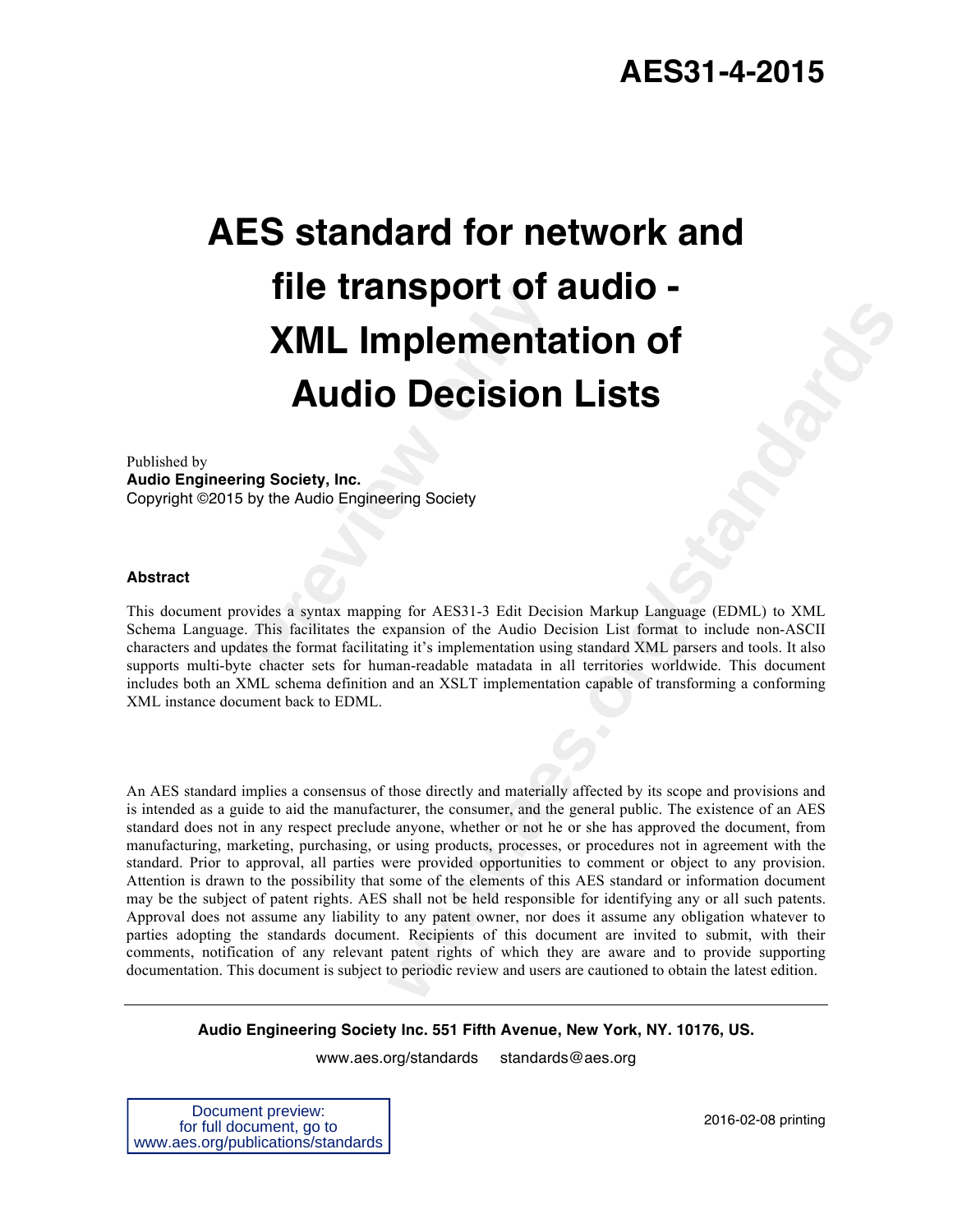### **Contents**

| 4 EDML mapping to AES31-3 Extensible Markup Language (XML) schema5 |                     |
|--------------------------------------------------------------------|---------------------|
|                                                                    |                     |
|                                                                    |                     |
|                                                                    |                     |
|                                                                    |                     |
|                                                                    |                     |
|                                                                    |                     |
|                                                                    |                     |
|                                                                    |                     |
|                                                                    |                     |
|                                                                    |                     |
|                                                                    |                     |
|                                                                    |                     |
|                                                                    |                     |
|                                                                    |                     |
|                                                                    |                     |
|                                                                    |                     |
|                                                                    |                     |
|                                                                    |                     |
|                                                                    |                     |
|                                                                    |                     |
|                                                                    |                     |
|                                                                    |                     |
|                                                                    |                     |
|                                                                    |                     |
|                                                                    |                     |
|                                                                    |                     |
|                                                                    |                     |
|                                                                    |                     |
|                                                                    |                     |
|                                                                    |                     |
|                                                                    |                     |
|                                                                    |                     |
|                                                                    |                     |
|                                                                    |                     |
| Document preview:<br>for full document, go to                      | 2016-02-08 printing |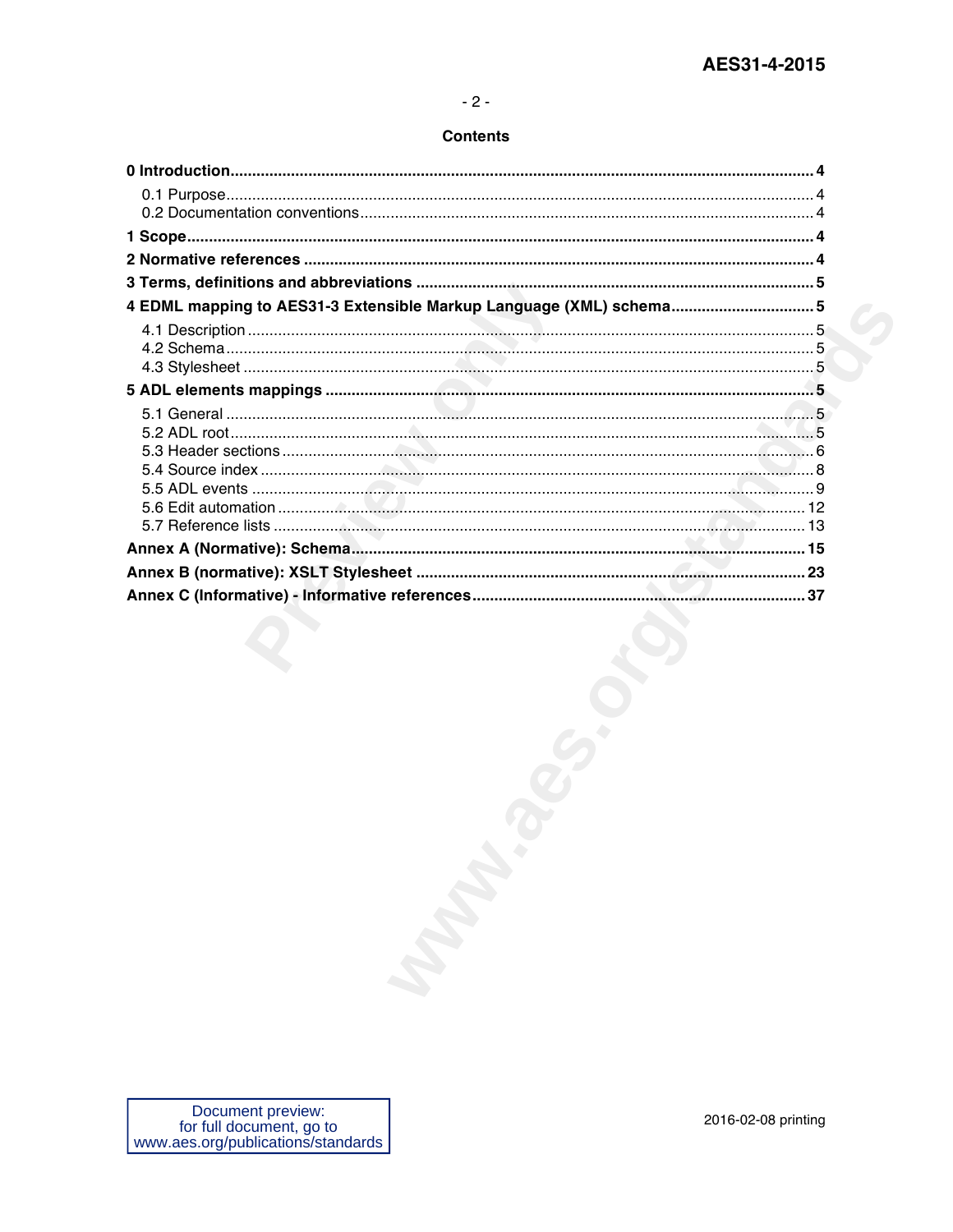# **AES31-4-2015**

### - 3 -

### **Foreword**

This foreword is not part of the AES31-4-2015 *AES standard for network and file transport of audio - XML Implementation of Audio Decision Lists*.

AES31-3 was published in 1999 to provide a long-term alternative to proliferating proprietary formats. It provided a convention for expressing edit data in text form in a manner that enabled simple and accurate computer parsing while retaining human readability. It also described a method for expressing time-code information in character notation and simple automation for stereo  $\&$  surround panning and audio gain. These edit documents were known as Audio Decision Lists (ADL) and used an Edit Decision Markup Language (EDML).

ere known as Audio Decision Lists (ADL) and u<br>
bowth of XML offers a similar markup facility but w<br>
ions. XML also offers support for multi-byte chara<br>
of EDML, opening implementation to a world-wid-<br>
as developed from a p imilar markup facility but with better availability of software tools for<br>support for multi-byte characters in human-readable metadata instead<br>pelementation to a world-wide user community.<br>pela AESSC working group SC-07-01 The subsequent growth of XML offers a similar markup facility but with better availability of software tools for faster implementations. XML also offers support for multi-byte characters in human-readable metadata instead of the plain ASCII of EDML, opening implementation to a world-wide user community.

This document was developed from a proposal written by David Ackerman with the assistance of Bruce Gordon at Harvard Library. It was developed in AESSC working group SC-07-01 under project AES-X214.

Chris Chambers Co-chair, working group SC-07-01 on Audio Metadata 2015-12-16

### **Note on normative language**

In AES standards documents, sentences containing the word "shall" are requirements for compliance with the document. Sentences containing the verb "should" are strong suggestions (recommendations). Sentences giving permission use the verb "may". Sentences expressing a possibility use the verb "can".

Document preview: for full document, go to www.aes.org/publications/standards

2016-02-08 printing